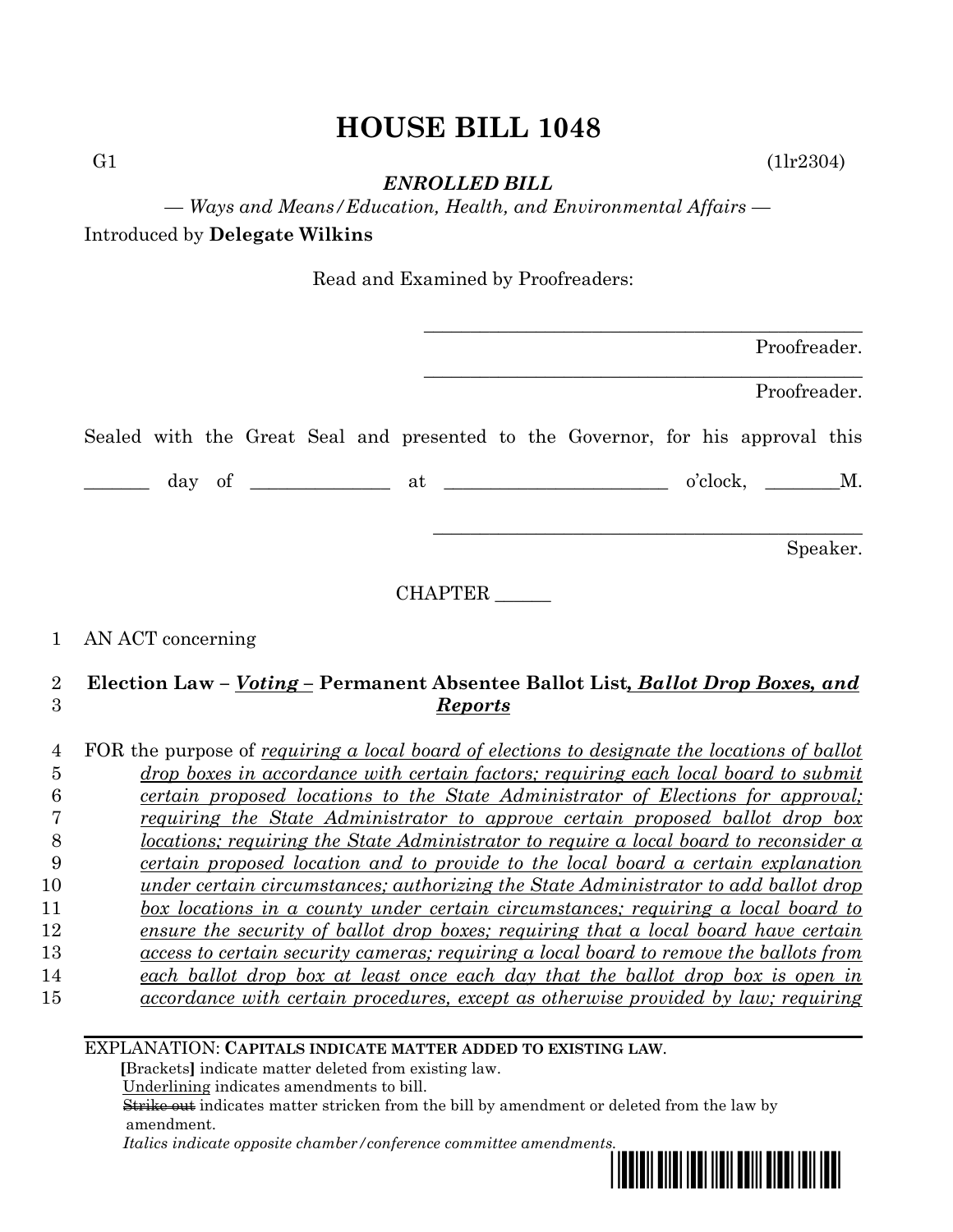#### **HOUSE BILL 1048**

 *the State Board to establish chain of custody procedures governing removal of election–related materials from ballot drop boxes and the return of the materials to the local board; requiring that a certain absentee ballot application include a certain statement; requiring that certain envelopes include a certain statement in a certain manner;* requiring that certain guidelines for absentee voting established by the State Board of Elections provide for a permanent absentee ballot list; providing that all voters are eligible for permanent absentee ballot status; requiring a voter to 8 complete and submit certain information to  $\frac{apoly}{apoly}$  request permanent absentee 9 ballot status; prohibiting a voter who has applied for requests permanent absentee 10 ballot status from receiving an absentee ballot for the next election if the application 11 request is made after a certain deadline; requiring a voter to specify in  $\frac{1}{\sqrt{1-\frac{1}{n}}}\int_{0}^{\pi}$ 12 permanent a certain absentee ballot application one of certain methods by which the voter chooses to receive an absentee ballot and one of certain methods by which the voter chooses to be notified by the State Board under a certain provision of this Act 15 before each election; requiring a voter who uses the online permanent absentee ballot application to request permanent absentee ballot status or uses any method to request to receive a blank absentee ballot through the Internet to provide certain 18 information; requiring that a voter who submits a proper application request for permanent absentee ballot status be placed on the permanent absentee ballot list; requiring the State Board to send a certain written communication to each voter who is on the permanent absentee ballot list as of a certain date in a certain manner at a certain time; requiring that a certain written communication include certain information; requiring the State Board to send a certain written communication using a different method from the method chosen by the voter under certain circumstances; requiring a local board of elections to send an absentee ballot to each voter on the permanent absentee ballot list each time there is an election; requiring that a voter who has permanent absentee ballot status be removed from the permanent absentee ballot list under certain circumstances; requiring a voter to 29 notify the **State Board** local board if certain changes occur while the voter has permanent absentee ballot status; requiring a local board to enclose a certain notification with a certain confirmation notice sent to a voter who has permanent absentee ballot status and gives notice of a change of address; *prohibiting a person from canvassing, electioneering, or posting campaign material in a certain manner or placing certain material on a ballot drop box; requiring each local board to send a certain absentee ballot application to each eligible voter within a certain period of time in certain years except under certain circumstances; requiring the State Board to contract with a usability consultant on or before a certain date to review all the public informational materials and forms related to mail–in voting produced by the State Board; requiring the consultant to make certain recommendations to the State Board on or before a certain date; requiring the consultant to make specific recommendations concerning certain matters; requiring the State Board to submit certain reports to certain committees of the General Assembly on or before certain dates; defining a certain term;* and generally relating to a permanent absentee ballot list.

*BY repealing and reenacting, without amendments,*

*Article – Election Law*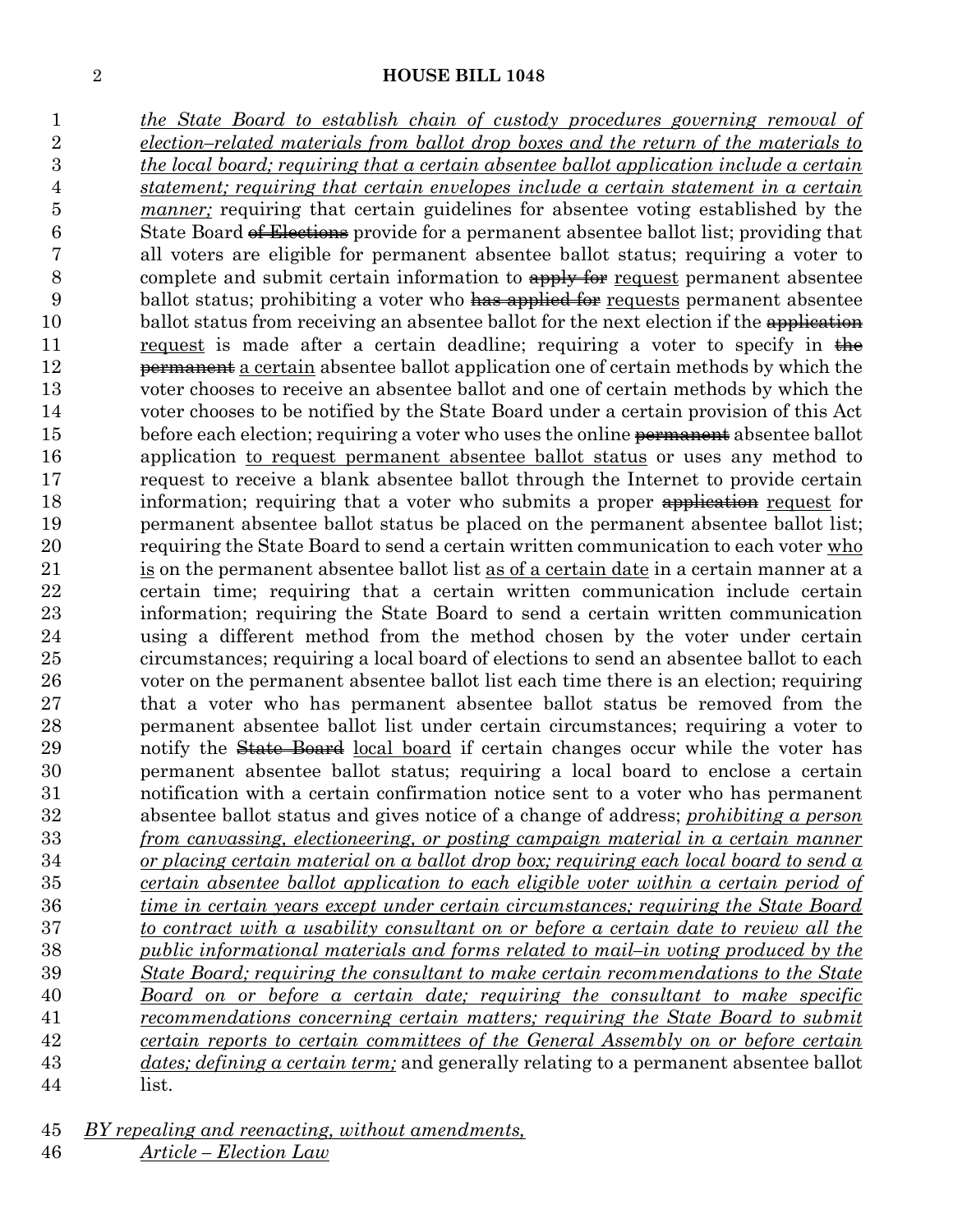| $\mathbf{1}$   | Section $1-101(a)$                                                                     |  |  |  |
|----------------|----------------------------------------------------------------------------------------|--|--|--|
| $\overline{2}$ | <b>Annotated Code of Maryland</b>                                                      |  |  |  |
| 3              | (2017 Replacement Volume and 2020 Supplement)                                          |  |  |  |
|                |                                                                                        |  |  |  |
| 4              | <u>BY adding to</u>                                                                    |  |  |  |
| $\bf 5$        | <u> Article – Election Law</u>                                                         |  |  |  |
| 6              | Section 1-101(d-1), 2-304, 2-305, 9-305(c), and 9-311.1                                |  |  |  |
| 7              | Annotated Code of Maryland                                                             |  |  |  |
| 8              | (2017 Replacement Volume and 2020 Supplement)                                          |  |  |  |
| 9              | BY repealing and reenacting, with amendments,                                          |  |  |  |
| 10             | Article - Election Law                                                                 |  |  |  |
| 11             | Section 9–303, $9-305(c)$ , $9-310(a)$ , and $16-206$                                  |  |  |  |
| 12             | Annotated Code of Maryland                                                             |  |  |  |
| 13             | (2017 Replacement Volume and 2020 Supplement)                                          |  |  |  |
| 14             | BY adding to                                                                           |  |  |  |
| 15             | Article - Election Law                                                                 |  |  |  |
| 16             | Section 9-311.1                                                                        |  |  |  |
| 17             | <b>Annotated Code of Maryland</b>                                                      |  |  |  |
| 18             | (2017 Replacement Volume and 2020 Supplement)                                          |  |  |  |
|                |                                                                                        |  |  |  |
| 19             | SECTION 1. BE IT ENACTED BY THE GENERAL ASSEMBLY OF MARYLAND,                          |  |  |  |
| 20             | That the Laws of Maryland read as follows:                                             |  |  |  |
| 21             | <b>Article - Election Law</b>                                                          |  |  |  |
|                |                                                                                        |  |  |  |
| 22             | $1 - 101.$                                                                             |  |  |  |
| 23             | <u>In this article the following words have the meanings indicated unless a</u><br>(a) |  |  |  |
|                | 24 different meaning is clearly intended from the context.                             |  |  |  |
|                |                                                                                        |  |  |  |
| 25             | (D-1) "BALLOT DROP BOX" MEANS A SECURE, DURABLE, AND                                   |  |  |  |
| 26             | WEATHERPROOF CONTAINER THAT IS OFFICIALLY DESIGNATED BY A LOCAL BOARD                  |  |  |  |
| $27\,$         | OR THE STATE BOARD EXCLUSIVELY FOR VOTERS TO DEPOSIT ELECTION-RELATED                  |  |  |  |
| 28             | <b>MATERIALS IN PERSON, INCLUDING:</b>                                                 |  |  |  |
|                |                                                                                        |  |  |  |
| 29             | (1)<br><b>ABSENTEE BALLOTS;</b>                                                        |  |  |  |
| 30             | (2)<br><b>ABSENTEE BALLOT APPLICATIONS; AND</b>                                        |  |  |  |
|                |                                                                                        |  |  |  |
| 31             | (3)<br><b>VOTER REGISTRATION APPLICATIONS.</b>                                         |  |  |  |
| 32             | $2 - 304.$                                                                             |  |  |  |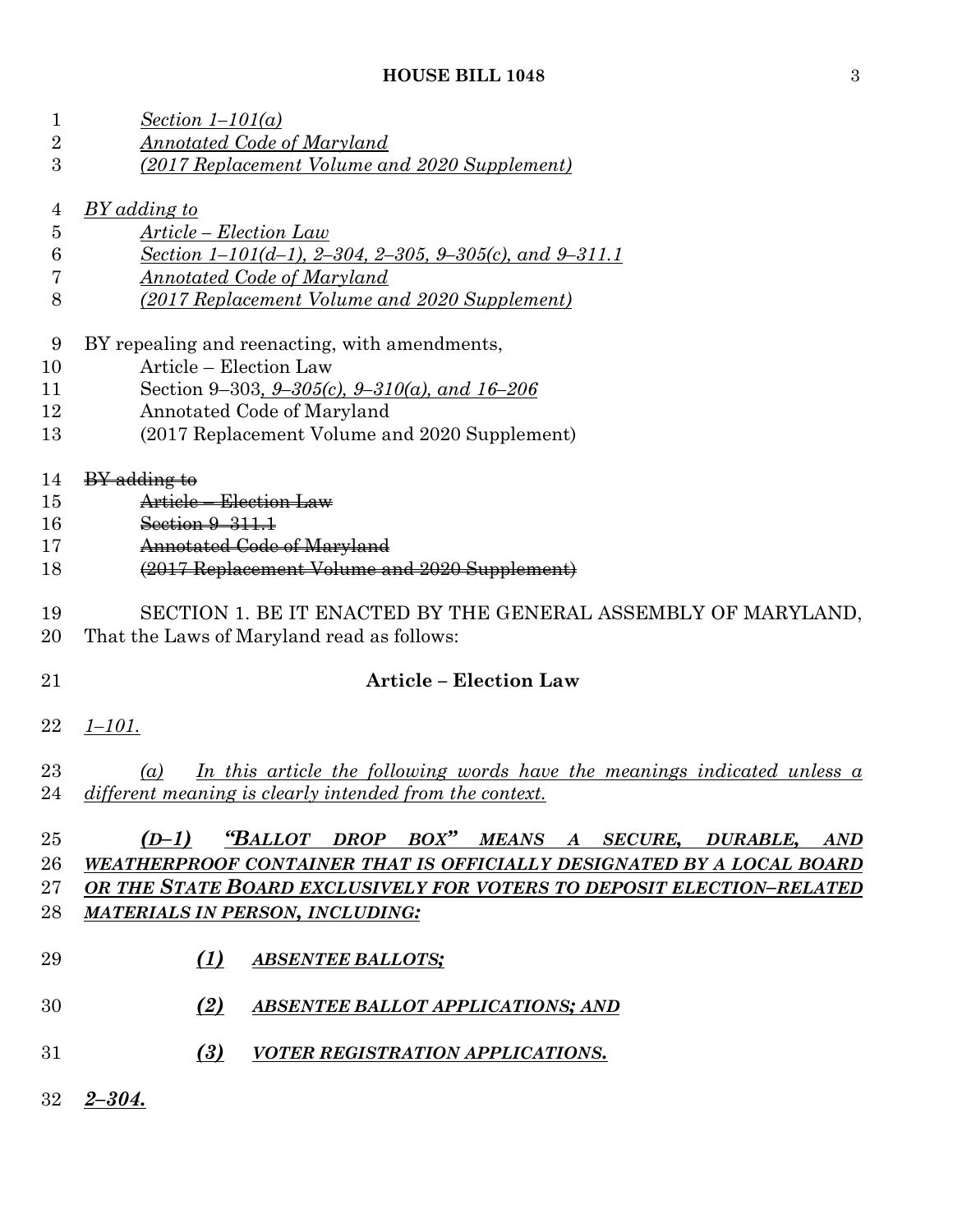|                     | $\overline{4}$<br><b>HOUSE BILL 1048</b>                                                                                             |
|---------------------|--------------------------------------------------------------------------------------------------------------------------------------|
|                     | A LOCAL BOARD SHALL CONSIDER THE FOLLOWING FACTORS WHEN<br>(A)                                                                       |
| 1<br>$\overline{2}$ | DETERMINING THE LOCATION OF A BALLOT DROP BOX:                                                                                       |
|                     |                                                                                                                                      |
| 3                   | (1)<br>THE ACCESSIBILITY OF THE BALLOT DROP BOX TO HISTORICALLY                                                                      |
| 4                   | DISENFRANCHISED COMMUNITIES, INCLUDING VOTERS<br>WITH DISABILITIES,                                                                  |
| 5                   | <b>CULTURAL GROUPS, ETHNIC GROUPS, AND MINORITY GROUPS;</b>                                                                          |
|                     |                                                                                                                                      |
| 6<br>7              | (2)<br><b>BALLOT</b><br>PROXIMITY OF<br><b>THE</b><br><b>DROP</b><br><b>BOX</b><br>TO<br><b>DENSE</b>                                |
|                     | <b>CONCENTRATIONS OF VOTERS;</b>                                                                                                     |
| 8                   | (3)<br><b>ACCESSIBILITY</b><br>BALLOT<br><b>OF</b><br><b>THE</b><br><b>DROP</b><br><b>BOX</b><br>BY<br><b>PUBLIC</b>                 |
| 9                   | TRANSPORTATION;                                                                                                                      |
|                     |                                                                                                                                      |
| 10                  | (4)<br>EQUITABLE DISTRIBUTION OF BALLOT DROP BOXES THROUGHOUT                                                                        |
| 11                  | THE COUNTY; AND                                                                                                                      |
| 12                  |                                                                                                                                      |
| 13                  | (5)<br>MAXIMIZING VOTER PARTICIPATION, INCLUDING<br><b>THROUGH</b><br>PLACEMENT OF BALLOT DROP BOXES AT COMMUNITY CENTERS AND PUBLIC |
| 14                  | <b>GATHERING PLACES.</b>                                                                                                             |
|                     |                                                                                                                                      |
| 15                  | SUBJECT TO SUBSECTION (C) OF THIS SECTION, A LOCAL BOARD SHALL<br>(B)                                                                |
| 16                  | DESIGNATE LOCATIONS IN THE COUNTY AT WHICH A BALLOT DROP BOX WILL BE                                                                 |
| 17                  | PLACED IN ACCORDANCE WITH THE FACTORS SET FORTH IN SUBSECTION (A) OF THIS                                                            |
| 18                  | <b>SECTION.</b>                                                                                                                      |
| 19                  | (C)<br>(1)                                                                                                                           |
| 20                  | <b>EACH LOCAL BOARD SHALL SUBMIT THE PROPOSED LOCATIONS IN</b><br>THE COUNTY FOR EACH BALLOT DROP BOX TO THE STATE ADMINISTRATOR FOR |
| 21                  | APPROVAL.                                                                                                                            |
|                     |                                                                                                                                      |
| 22                  | THE STATE ADMINISTRATOR SHALL APPROVE A BALLOT DROP<br>(2)                                                                           |
| 23                  | <b>BOX LOCATION THAT MEETS THE FACTORS ESTABLISHED UNDER SUBSECTION (A) OF</b>                                                       |
| 24                  | THIS SECTION.                                                                                                                        |
|                     |                                                                                                                                      |
| 25<br>26            | (3)<br>IF A PROPOSED BALLOT DROP BOX LOCATION DOES NOT MEET THE<br><b>FACTORS, THE STATE ADMINISTRATOR SHALL:</b>                    |
|                     |                                                                                                                                      |
| 27                  | REQUIRE THAT THE LOCAL BOARD RECONSIDER THE<br>(I)                                                                                   |
| 28                  | PROPOSED LOCATION FOR ONE OR MORE BALLOT DROP BOXES; AND                                                                             |
|                     |                                                                                                                                      |
| 29                  | (II)<br>PROVIDE TO THE LOCAL BOARD A DETAILED EXPLANATION                                                                            |
| 30                  | OF WHY THE PROPOSED LOCATION DOES NOT MEET THE FACTORS.                                                                              |
|                     |                                                                                                                                      |
| 31<br>32            | IF THE STATE ADMINISTRATOR FINDS THAT THE PROPOSED<br>(4)<br>BALLOT DROP BOX LOCATIONS SUBMITTED TO THE STATE ADMINISTRATOR AFTER    |
|                     |                                                                                                                                      |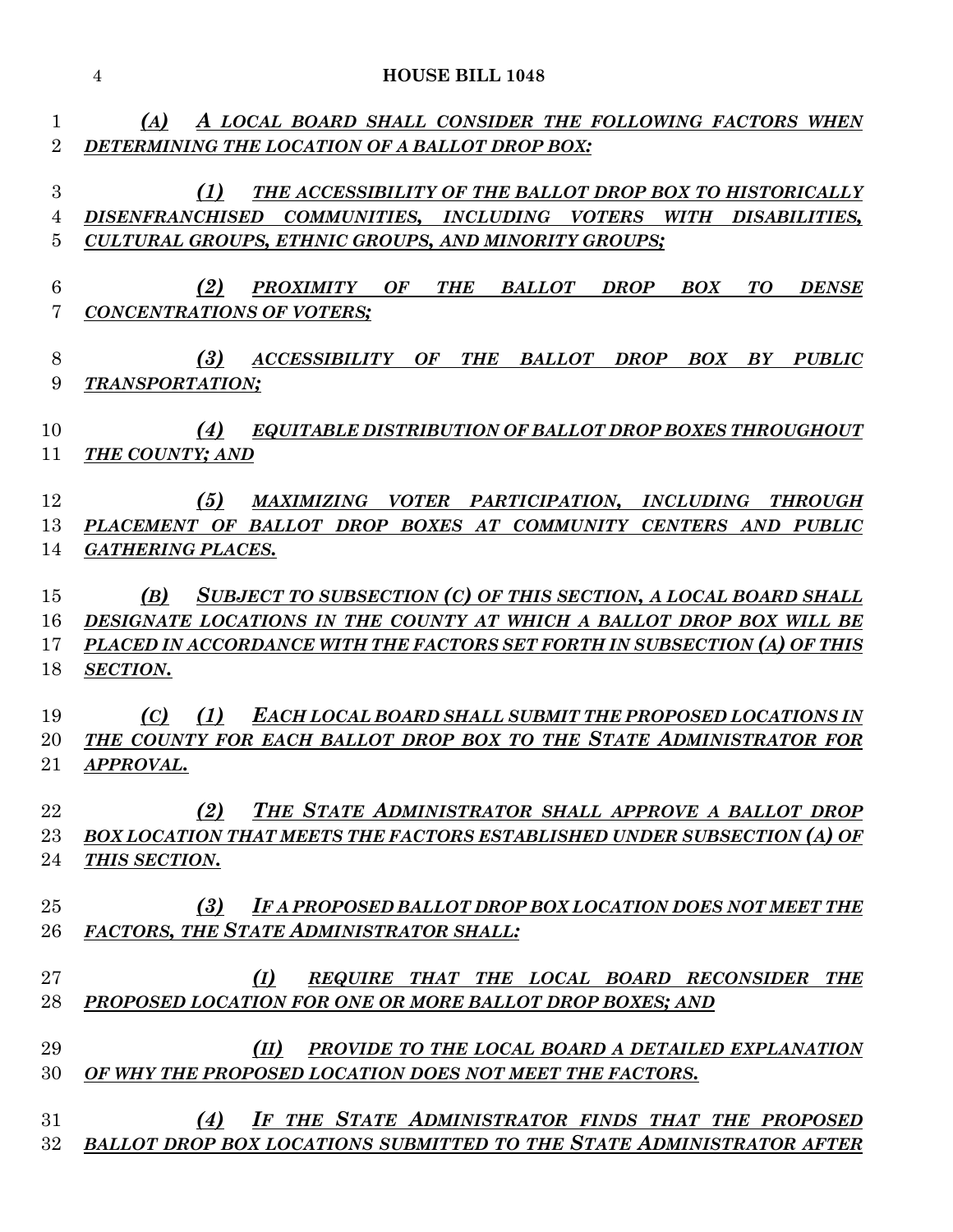*RECONSIDERATION BY THE LOCAL BOARD UNDER PARAGRAPH (3) OF THIS SUBSECTION DO NOT MEET THE FACTORS, THE STATE ADMINISTRATOR MAY ADD BALLOT DROP BOX LOCATIONS IN THE COUNTY. 2–305. (A) (1) A LOCAL BOARD SHALL ENSURE THE SECURITY OF BALLOT DROP BOXES, INCLUDING THROUGH THE USE OF THE FOLLOWING: (I) MONITORING BY SECURITY CAMERAS AT ALL TIMES; AND (II) PERIODIC IN–PERSON VISITS BY APPROPRIATE PERSONNEL. (2) A LOCAL BOARD SHALL HAVE IMMEDIATE ACCESS OR ACCESS WITHIN A REASONABLE AMOUNT OF TIME TO A SECURITY CAMERA USED FOR MONITORING A BALLOT DROP BOX UNDER PARAGRAPH (1)(I) OF THIS SUBSECTION. (B) (1) EXCEPT AS OTHERWISE PROVIDED IN LAW, A LOCAL BOARD SHALL REMOVE THE ELECTION–RELATED MATERIALS FROM EACH BALLOT DROP BOX AT LEAST ONCE EACH DAY THAT THE BALLOT DROP BOX IS OPEN IN ACCORDANCE WITH THE CHAIN OF CUSTODY PROCEDURES ESTABLISHED IN ACCORDANCE WITH PARAGRAPH (2) OF THIS SUBSECTION. (2) THE STATE BOARD SHALL ESTABLISH CHAIN OF CUSTODY PROCEDURES GOVERNING REMOVAL OF ELECTION–RELATED MATERIALS FROM BALLOT DROP BOXES AND THE RETURN OF THE MATERIALS TO THE LOCAL BOARD.* 9–303. (a) The State Board shall establish guidelines for the administration of absentee voting by the local boards. (b) The guidelines shall provide for: 24 (1) the application process; (2) late application for absentee ballots; 26 (3) ballot security, including storage of returned ballots; (4) determining timeliness of receipt of applications and ballots, including applications and ballots for overseas voters; (5) the canvass process;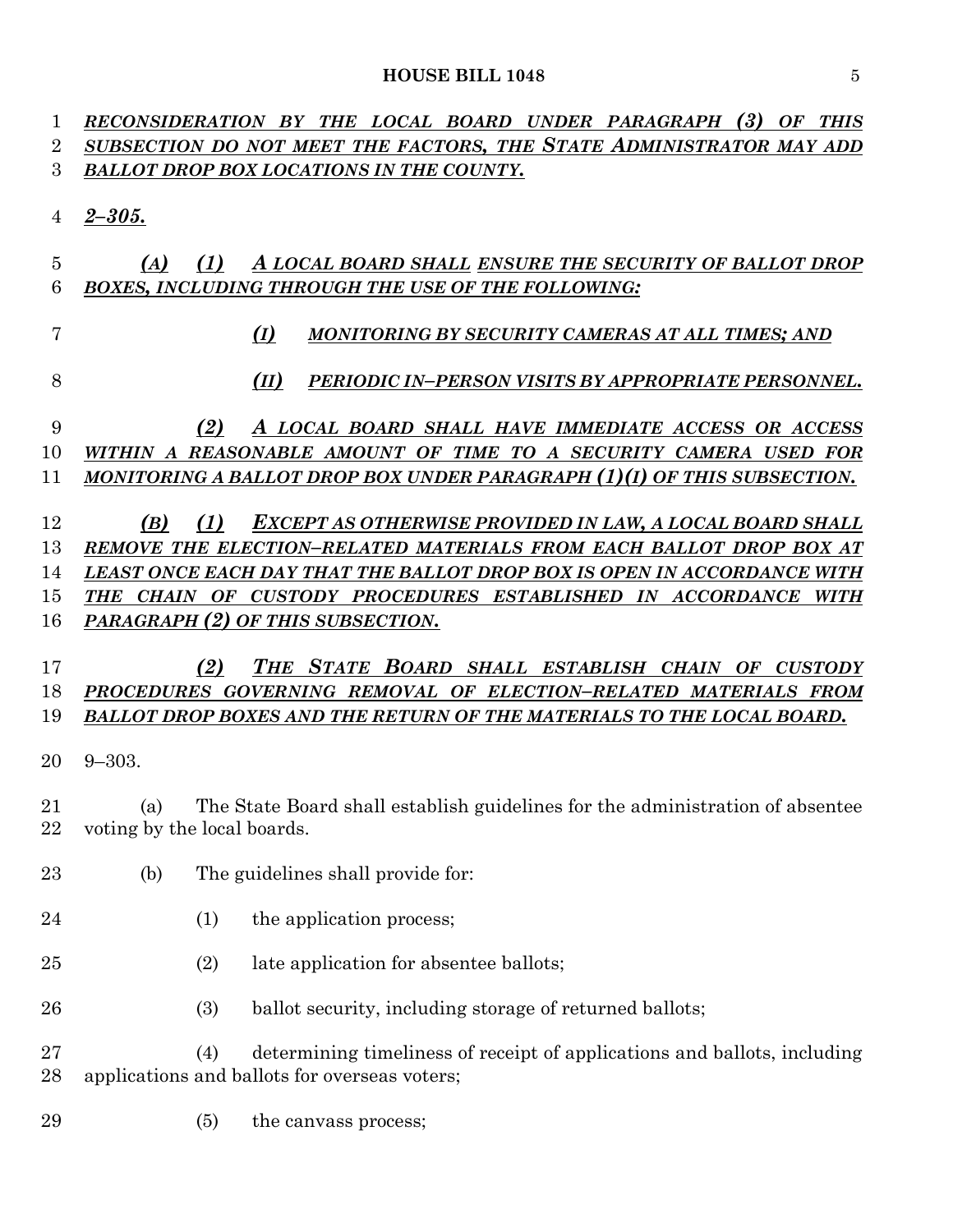(6) notice of the canvass to candidates, political parties, campaign organizations, news media, and the general public; (7) observers of the process; (8) review of voted ballots and envelopes for compliance with the law and for machine tabulation acceptability; (9) standards for disallowance of ballots during the canvass; **[**and**]** (10) storage and retention of ballots following canvass and certification**; AND (11) THE PERMANENT ABSENTEE BALLOT LIST**. (c) The State Board shall: (1) in consultation with the local boards, assess the guidelines before each primary election; and (2) revise the guidelines if indicated. *9–305. (C) THE STATE–APPROVED ABSENTEE BALLOT APPLICATION SHALL INCLUDE A STATEMENT EXPLAINING THE PROCESS FOR RETURNING A COMPLETED ABSENTEE BALLOT IF THE VOTER CHOOSES TO RECEIVE AN ABSENTEE BALLOT BY FACSIMILE TRANSMISSION OR THE INTERNET. [(c)] (D) An application for an absentee ballot must be received by a local board:* 20 (1) if the voter requests the absentee ballot be sent by mail or facsimile *transmission, not later than the Tuesday preceding the election, at the time specified in the guidelines; (2) if the voter requests the absentee ballot be sent by the Internet, not later than the Friday preceding the election, at the time specified in the guidelines; or (3) if the voter or the voter's duly authorized agent applies for an absentee ballot in person at the local board office, not later than the closing of the polls on election day. 9–310. (a) (1) This subsection applies only to an absentee ballot that is sent by mail.*

**HOUSE BILL 1048**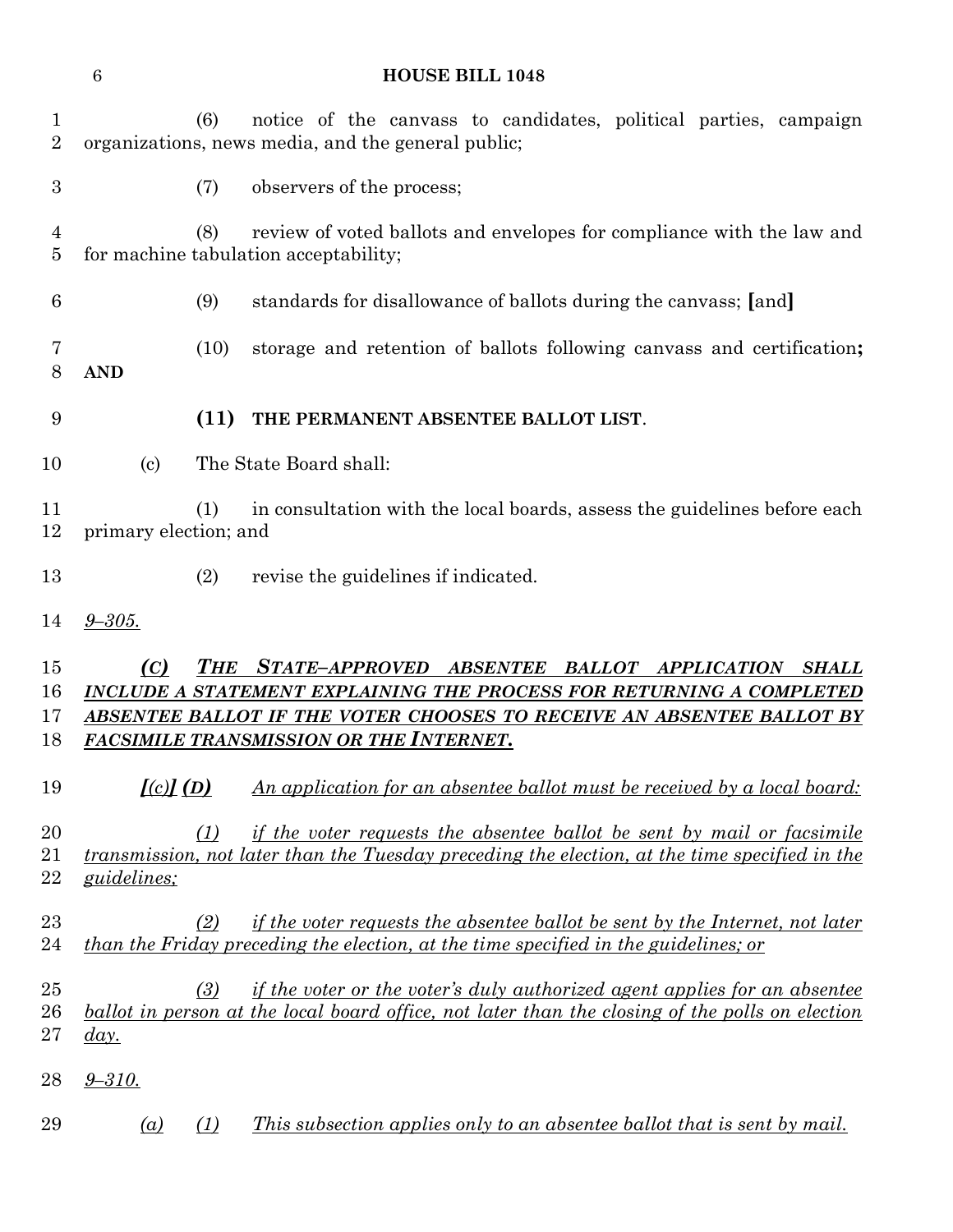| 1<br>$\overline{2}$  | An absentee ballot shall be enclosed in specially printed<br>(I)<br>(2)<br>envelopes, the form and content of which shall be prescribed by the State Board.                                                                                                                            |
|----------------------|----------------------------------------------------------------------------------------------------------------------------------------------------------------------------------------------------------------------------------------------------------------------------------------|
| 3<br>4<br>5<br>6     | THE OUTGOING ENVELOPE SHALL INCLUDE A STATEMENT,<br>(II)<br>PROMINENTLY PLACED, REQUESTING THAT THE RECIPIENT RETURN THE ABSENTEE<br>BALLOT TO THE LOCAL BOARD IF THE INTENDED RECIPIENT NO LONGER LIVES AT<br>THAT ADDRESS.                                                           |
| 7                    | (3)<br>A local board may use either two envelopes or three envelopes.<br>(i)                                                                                                                                                                                                           |
| 8<br>9<br>10         | If two envelopes are used, the inner envelope shall be designated<br>(ii)<br>the "ballot/return envelope", and, when issued, it shall fit inside the envelope designated the<br>" <i>outgoing envelope</i> ".                                                                          |
| 11<br>12<br>13<br>14 | If three envelopes are used, the innermost envelope shall be<br>(iii)<br>designated the "ballot envelope", which shall fit inside the envelope designated the "return"<br>envelope", both of which, when issued, shall fit inside the envelope designated the "outgoing"<br>envelope". |
| 15<br>16<br>17       | The ballot/return envelope described under subparagraph (ii) of<br>(iv)<br>this paragraph and the return envelope described under subparagraph (iii) of this<br>paragraph provided to a voter voting by absentee ballot shall include prepaid postage.                                 |
| 18<br>19             | An absentee ballot shall be accompanied by instructions for<br>(4)<br>(i)<br>postage of the ballot/return envelope or the return envelope.                                                                                                                                             |
| 20                   | <u>The instructions for postage shall include:</u><br>(ii)                                                                                                                                                                                                                             |
| 21<br>22             | <u>a statement that the ballot/return envelope or return</u><br>envelope includes prepaid postage and may be mailed as is; and                                                                                                                                                         |
| 23<br>24             | directions for how a voter may attach postage for the<br>2.<br>purpose of reducing the costs of the local board.                                                                                                                                                                       |
| 25<br>26<br>27       | <u>When voted and returned to the local board, an absentee ballot shall be</u><br>(5)<br>enclosed in a ballot envelope or ballot/return envelope, on which has been printed an oath<br>prescribed by the State Board.                                                                  |
| 28                   | $9 - 311.1.$                                                                                                                                                                                                                                                                           |
| 29<br>30             | ALL VOTERS ARE ELIGIBLE FOR PERMANENT ABSENTEE BALLOT<br>(A)<br>STATUS.                                                                                                                                                                                                                |
| 31<br>32             | TO APPLY FOR REQUEST PERMANENT ABSENTEE BALLOT STATUS, A<br>(B)<br>VOTER SHALL COMPLETE AND SUBMIT:                                                                                                                                                                                    |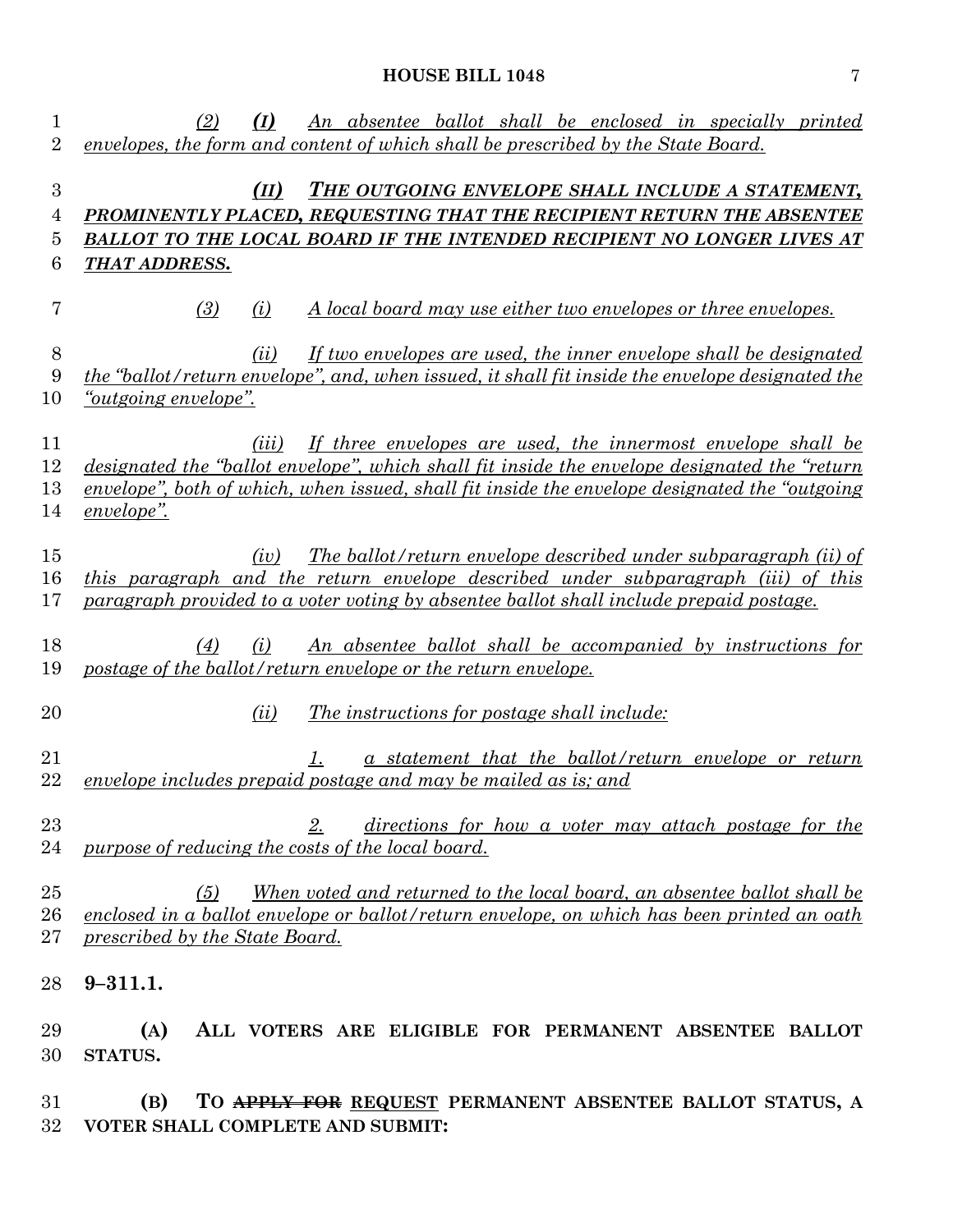**HOUSE BILL 1048**

 **(1) THE STATE BOARD APPROVED PERMANENT ABSENTEE BALLOT APPLICATION AND INDICATE ON THE FORM THAT THE VOTER WISHES TO HAVE PERMANENT ABSENTEE BALLOT STATUS;**

 **(2) A WRITTEN REQUEST THAT INCLUDES THE VOTER'S NAME, RESIDENCE ADDRESS, AND SIGNATURE; OR**

 **(3) THE ONLINE PERMANENT ABSENTEE BALLOT APPLICATION PROVIDED BY THE STATE BOARD AND INDICATE ON THE FORM THAT THE VOTER WISHES TO HAVE PERMANENT ABSENTEE BALLOT STATUS.**

 *(C) (1) A VOTER MAY APPLY FOR PERMANENT ABSENTEE BALLOT STATUS AT ANY TIME.*

 **(C)** *(2)* **A VOTER WHO HAS APPLIED FOR REQUESTS PERMANENT ABSENTEE BALLOT STATUS MAY NOT RECEIVE AN ABSENTEE BALLOT FOR THE NEXT ELECTION IF THE APPLICATION REQUEST IS MADE AFTER THE APPLICABLE DEADLINE SPECIFIED IN § 9–305(C) OF THIS SUBTITLE.**

 **(D) A VOTER SHALL SPECIFY IN THE PERMANENT AN ABSENTEE BALLOT APPLICATION SUBMITTED IN ACCORDANCE WITH SUBSECTION (B)(2) (B) OF THIS SECTION:**

 **(1) ONE OF THE FOLLOWING METHODS BY WHICH THE VOTER CHOOSES TO RECEIVE AN ABSENTEE BALLOT:**

- **(I) MAIL;**
- **(II) FACSIMILE TRANSMISSION; OR**
- **(III) THE INTERNET; AND**
- **(2) ONE OF THE FOLLOWING METHODS BY WHICH THE VOTER CHOOSES TO BE CONTACTED BY THE STATE BOARD UNDER SUBSECTION (G) OF THIS SECTION BEFORE EACH ELECTION:**
- **(I) NONFORWARDABLE MAIL;**
- **(II) E–MAIL; OR**
- **(III) TEXT MESSAGE.**

 **(E) A VOTER WHO USES THE ONLINE PERMANENT ABSENTEE BALLOT APPLICATION TO REQUEST THAT AN ABSENTEE BALLOT BE SENT BY ANY METHOD**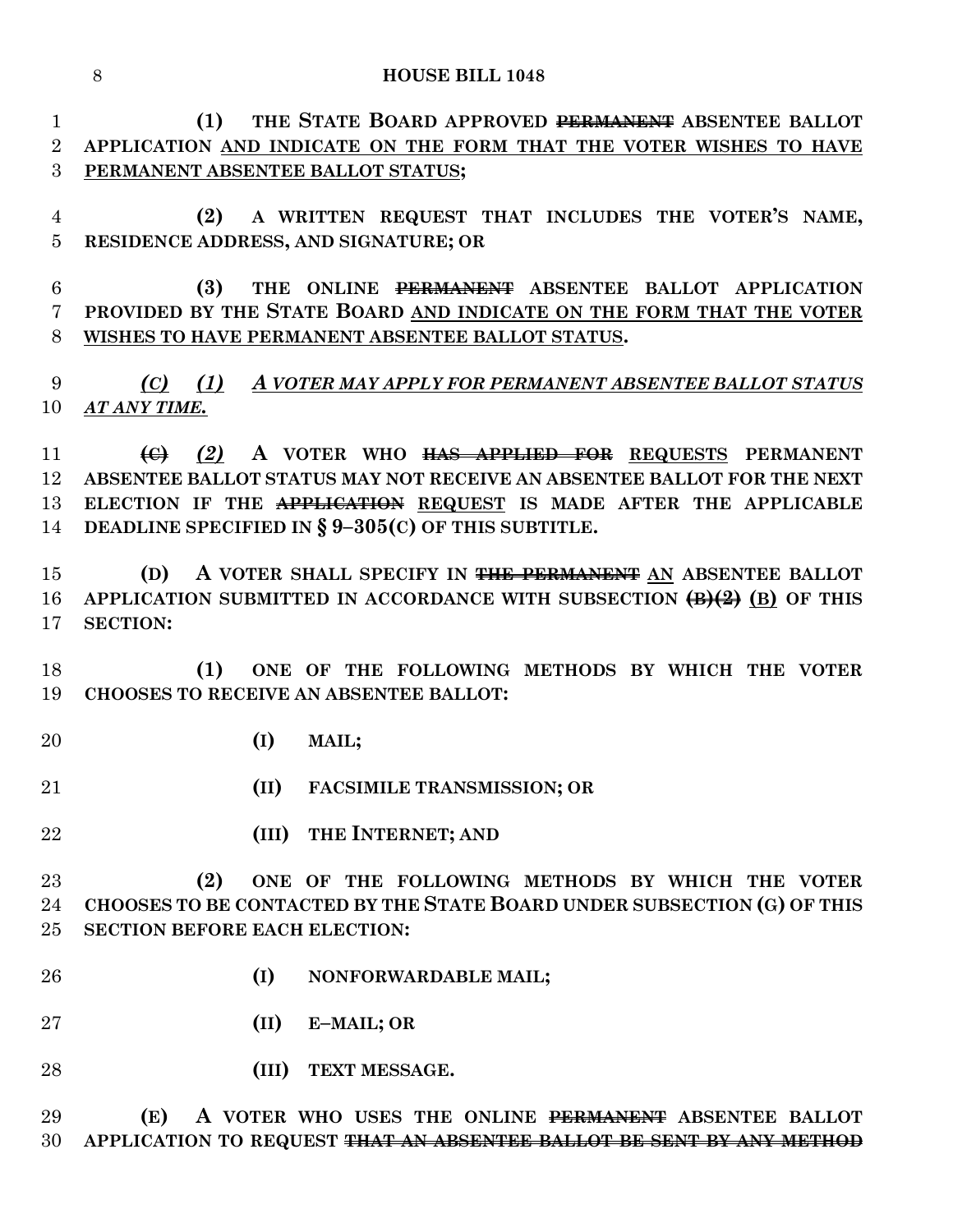**PERMANENT ABSENTEE BALLOT STATUS OR WHO USES ANY METHOD TO REQUEST TO RECEIVE A BLANK ABSENTEE BALLOT THROUGH THE INTERNET SHALL PROVIDE THE INFORMATION REQUIRED UNDER § 9–305(B) OF THIS SUBTITLE.**

 **(F) A VOTER WHO SUBMITS A PROPER APPLICATION REQUEST FOR PERMANENT ABSENTEE BALLOT STATUS SHALL BE PLACED ON THE PERMANENT ABSENTEE BALLOT LIST.**

 **(G) (1) NOT LESS THAN 45 75 DAYS BEFORE THE DAY ON WHICH A LOCAL BOARD BEGINS TO SEND ABSENTEE BALLOTS TO VOTERS, THE STATE BOARD SHALL SEND A WRITTEN COMMUNICATION TO EACH VOTER WHO IS ON THE PERMANENT ABSENTEE BALLOT LIST AS OF A DATE THAT IS AT LEAST 90 DAYS BEFORE THE UPCOMING ELECTION USING THE METHOD CHOSEN BY THE VOTER UNDER SUBSECTION (D)(2) OF THIS SECTION.**

 **(2) THE COMMUNICATION REQUIRED UNDER PARAGRAPH (1) OF THIS SUBSECTION SHALL INCLUDE:**

 **(I) CONFIRMATION THAT THE VOTER IS INCLUDED ON THE PERMANENT ABSENTEE BALLOT LIST;**

**(II) THE ADDRESS OF THE VOTER;**

 **(III) THE METHOD BY WHICH THE VOTER HAS CHOSEN TO RECEIVE AN ABSENTEE BALLOT; AND**

 **(IV) A STATEMENT THAT THE VOTER MUST NOTIFY THE STATE BOARD LOCAL BOARD IF ANY OF THE CHANGES LISTED IN SUBSECTION (J) OF THIS SECTION HAVE OCCURRED.**

 **(3) IF THE STATE BOARD IS UNABLE TO CONTACT A VOTER USING THE METHOD OF COMMUNICATION CHOSEN BY THE VOTER UNDER SUBSECTION (D)(2) OF THIS SECTION, THE STATE BOARD SHALL SEND THE WRITTEN COMMUNICATION USING ANOTHER METHOD IF THE STATE BOARD HAS OTHER CONTACT INFORMATION FOR THE VOTER.**

 *(4) IF THE COMMUNICATION REQUIRED UNDER PARAGRAPH (1) OF THIS SUBSECTION IS SENT BY MAIL, THE ENVELOPE SHALL INCLUDE A STATEMENT, PROMINENTLY PLACED, REQUESTING THAT THE RECIPIENT RETURN THE COMMUNICATION TO THE STATE BOARD IF THE INTENDED RECIPIENT NO LONGER LIVES AT THAT ADDRESS.*

 **(H) A LOCAL BOARD SHALL SEND AN ABSENTEE BALLOT TO EACH VOTER ON THE PERMANENT ABSENTEE BALLOT LIST EACH TIME THERE IS AN ELECTION.**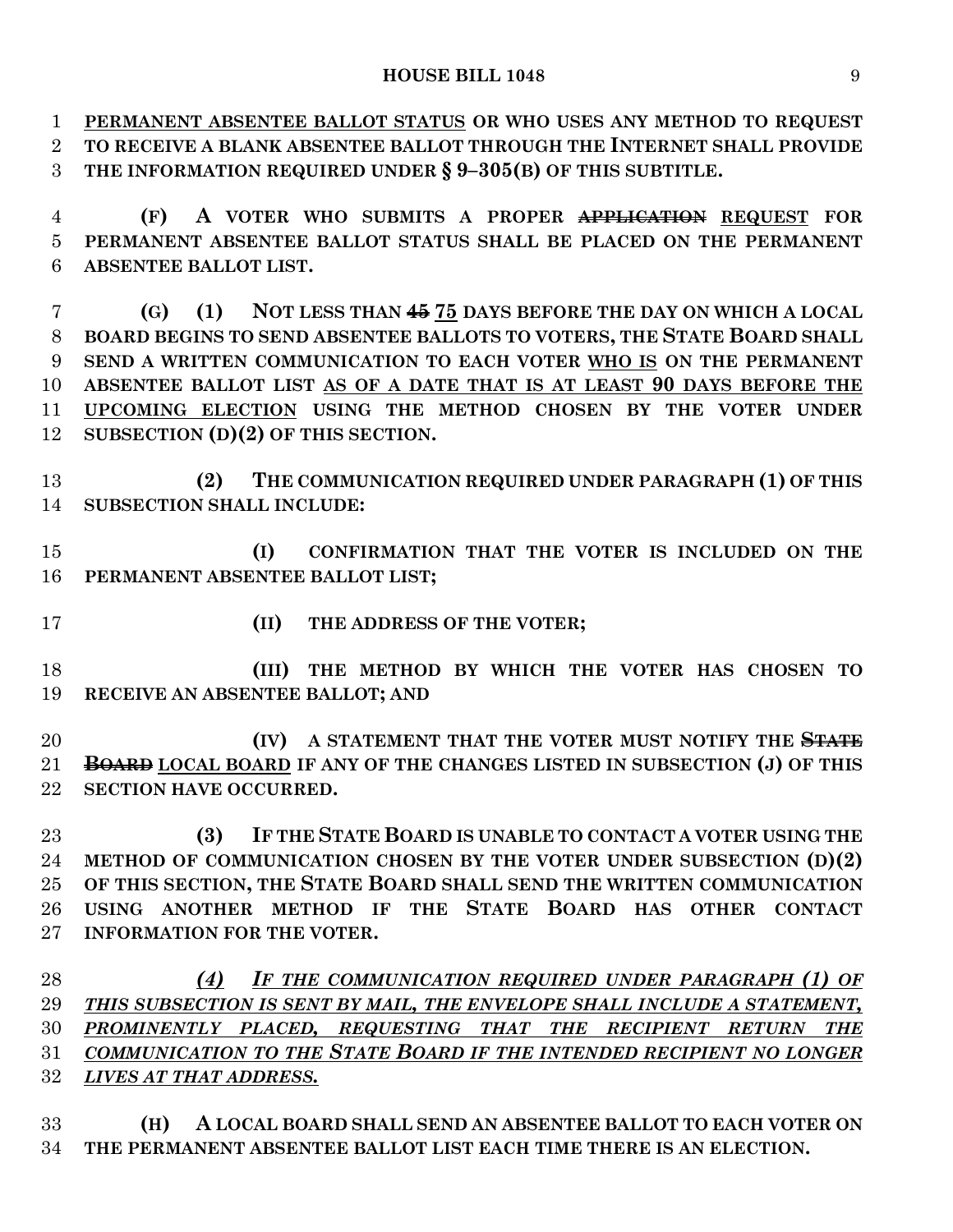**(I) A VOTER WHO HAS PERMANENT ABSENTEE BALLOT STATUS SHALL BE REMOVED FROM THE PERMANENT ABSENTEE BALLOT LIST IF:**

**(1) THE VOTER REQUESTS TO BE REMOVED FROM THE LIST;**

 **(2) THE VOTER IS REMOVED FROM THE STATEWIDE VOTER REGISTRATION LIST UNDER TITLE 3, SUBTITLE 5 OF THIS ARTICLE;**

 **(3) THE VOTER FAILS TO RETURN AN ABSENTEE BALLOT FOR TWO CONSECUTIVE STATEWIDE GENERAL ELECTIONS; OR**

 **(4) ANY MAIL SENT TO THE VOTER BY THE STATE BOARD OR A LOCAL BOARD OF ELECTIONS IS RETURNED UNDELIVERABLE.**

 **(J) A VOTER SHALL NOTIFY THE STATE BOARD LOCAL BOARD IF ANY OF THE FOLLOWING CHANGES OCCUR WHILE THE VOTER HAS PERMANENT ABSENTEE BALLOT STATUS:**

 **(1) THE VOTER NO LONGER WISHES TO HAVE PERMANENT ABSENTEE BALLOT STATUS;**

 **(2) THE ADDRESS TO WHICH THE VOTER'S ABSENTEE BALLOT SHOULD BE SENT HAS CHANGED; OR**

 **(3) THE VOTER WISHES TO RECEIVE AN ABSENTEE BALLOT BY A DIFFERENT METHOD THAN THE METHOD PREVIOUSLY INDICATED BY THE VOTER.**

 **(K) IF A VOTER WHO HAS PERMANENT ABSENTEE BALLOT STATUS GIVES NOTICE OF A CHANGE OF ADDRESS UNDER § 3–304 OF THIS ARTICLE, THE LOCAL BOARD SHALL ENCLOSE WITH THE CONFIRMATION NOTICE SENT TO THE VOTER UNDER § 3–502(B) OF THIS ARTICLE A NOTIFICATION THAT:**

 **(1) THE VOTER REMAINS INCLUDED ON THE PERMANENT ABSENTEE BALLOT LIST; AND**

 **(2) THE VOTER'S ABSENTEE BALLOT WILL BE SENT TO THE VOTER'S NEW ADDRESS.**

*16–206.*

*(a) A person may not:*

 *(1) place any distinguishing mark on the person's own or another person's ballot for the purpose of identifying the ballot;*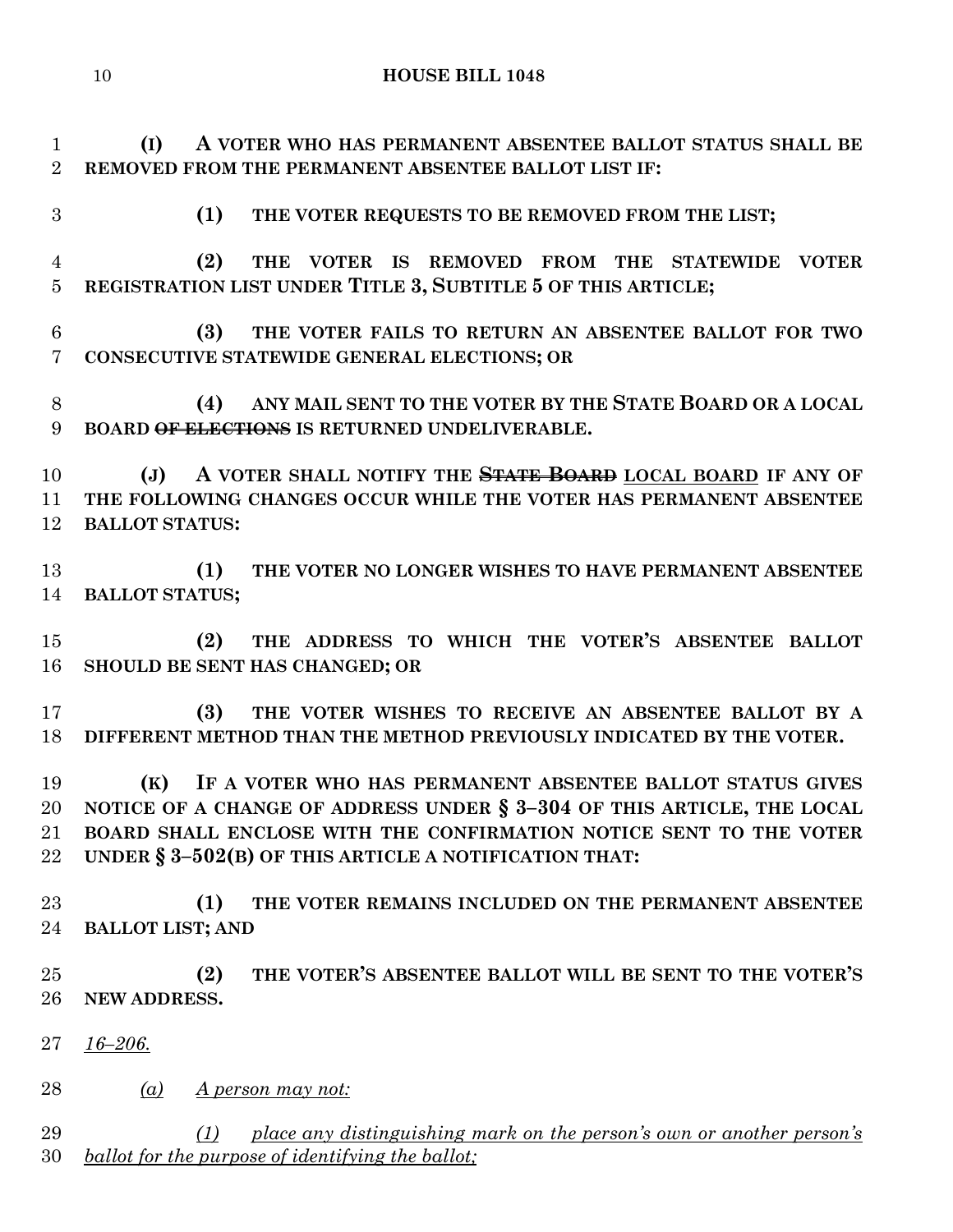| $\mathbf 1$<br>$\overline{2}$ | (2)<br><i>equipment;</i>                   | misrepresent the person's ability to mark a ballot or operate voting                                                                                                                                                                                                                                                                                       |
|-------------------------------|--------------------------------------------|------------------------------------------------------------------------------------------------------------------------------------------------------------------------------------------------------------------------------------------------------------------------------------------------------------------------------------------------------------|
| $\boldsymbol{3}$<br>4         | (3)                                        | interfere or attempt to interfere with a voter while the voter is inside the<br>polling room, marking a ballot, or operating voting equipment;                                                                                                                                                                                                             |
| 5<br>6                        | (4)<br>way;                                | induce or attempt to induce a voter to mark the voter's ballot in a certain                                                                                                                                                                                                                                                                                |
| 7<br>8                        | (5)                                        | except for servicing by an authorized person, unlock any locked<br>compartment of a voting device unless instructed to do so by the election director;                                                                                                                                                                                                     |
| 9                             | (6)                                        | <i>destroy or deface a ballot;</i>                                                                                                                                                                                                                                                                                                                         |
| 10<br>11                      | (7)<br>otherwise provided in this article; | <u>remove a ballot from a building in which voting occurs, except as</u>                                                                                                                                                                                                                                                                                   |
| 12                            | (8)                                        | <u>delay the delivery of a ballot;</u>                                                                                                                                                                                                                                                                                                                     |
| 13<br>14<br>15                | (9)<br><i>election process; [or]</i>       | possess on or before the day of election an official ballot printed for the<br>election, unless the possession of the ballot is necessary and appropriate for carrying out the                                                                                                                                                                             |
| 16<br>17                      | (10)                                       | canvass, electioneer, or post any campaign material in the polling place<br>or beyond a line established by signs posted in accordance with subsection (b) of this section;                                                                                                                                                                                |
| 18<br>19                      | (11)                                       | CANVASS, ELECTIONEER, OR POST ANY CAMPAIGN MATERIAL IN A<br>MANNER THAT OBSTRUCTS ACCESS TO A BALLOT DROP BOX; OR                                                                                                                                                                                                                                          |
| 20<br>21                      |                                            | (12) PLACE ANY CAMPAIGN MATERIAL OR ANY OTHER UNAUTHORIZED<br>MATERIAL ON A BALLOT DROP BOX.                                                                                                                                                                                                                                                               |
| 22<br>23<br>24<br>$25\,$      | (b)<br>(1)<br>in which voting occurs.      | At each polling place, one election judge from each principal political<br>party shall be designated by the local board and, acting jointly, shall post signs delineating<br>a line around the entrance and exit of the building that are closest to that part of the building                                                                             |
| 26<br>$27\,$<br>28<br>29      | (2)                                        | Except as provided in subparagraph (ii) of this paragraph, the<br>(i)<br><u>line shall be located as near as practicable to 100 feet from the entrance and exit and shall</u><br>be established after consideration of the configuration of the entrance and the effect of<br>placement on public safety and the flow of pedestrian and vehicular traffic. |
| 30<br>$31\,$                  |                                            | (ii)<br>In Montgomery County, on approval of the local board, the line<br>may be located at any point between 25 feet and 100 feet from the entrance and exit.                                                                                                                                                                                             |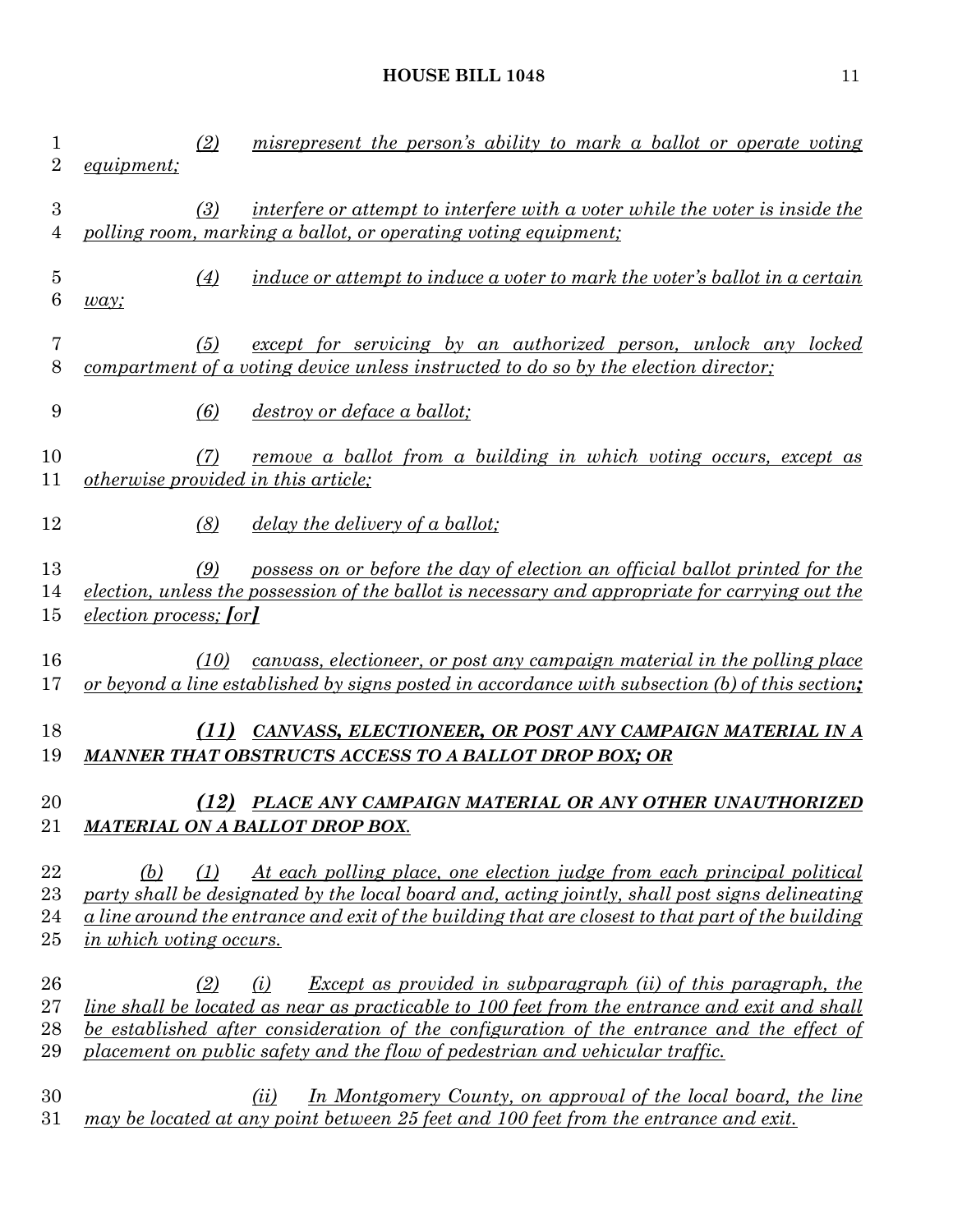|                            | 12                      | <b>HOUSE BILL 1048</b>                                                                                                                                                                                                                                                                                       |
|----------------------------|-------------------------|--------------------------------------------------------------------------------------------------------------------------------------------------------------------------------------------------------------------------------------------------------------------------------------------------------------|
| 1                          |                         | (3)<br><u>The signs shall contain the words "No Electioneering Beyond this Point".</u>                                                                                                                                                                                                                       |
| $\boldsymbol{2}$<br>3<br>4 | (c)<br><u>or both.</u>  | <u>A person who violates this section is guilty of a misdemeanor and is subject to</u><br>a fine of not less than \$50 nor more than \$500 or imprisonment for not more than 60 days                                                                                                                         |
| $\overline{5}$             |                         | <b>SECTION 2. AND BE IT FURTHER ENACTED, That:</b>                                                                                                                                                                                                                                                           |
| $6\phantom{.}6$<br>7<br>8  | $\left( a\right)$       | <b>Except as provided in subsection (b) of this section, at least 60 days before the</b><br>statewide primary election in 2022 and 2024, each local board of elections shall send the<br>State Board-approved absentee ballot application to each eligible voter.                                            |
| 9<br>10                    | (b)                     | A local board is not required to send the State Board-approved absentee ballot<br>application to a voter who has permanent absentee ballot status.                                                                                                                                                           |
| 11                         |                         | <b>SECTION 3. AND BE IT FURTHER ENACTED, That:</b>                                                                                                                                                                                                                                                           |
| 12<br>13<br>14             | (a)                     | On or before August 1, 2021, the State Board of Elections shall contract with a<br>usability consultant to review all the public informational materials and forms related to<br>mail-in voting produced by the State Board.                                                                                 |
| 15<br>16<br>17<br>18       | (b)                     | $\Omega$ or before December 1, 2021, the consultant shall make<br>(1)<br><u>recommendations to the State Board regarding ways the State Board's public informational</u><br>materials and forms related to mail-in voting could be made more usable, especially by<br>socioeconomically diverse communities. |
| 19<br>20                   | concerning:             | (2)<br>The consultant shall make specific usability recommendations                                                                                                                                                                                                                                          |
| 21<br>22                   |                         | <i>the information related to mail-in voting that appears on the</i><br>$\Omega$<br>State Board's website;                                                                                                                                                                                                   |
| 23<br>24                   |                         | all materials mailed to voters who choose to vote by mail,<br>(ii)<br>including envelopes, forms, and instructions; and                                                                                                                                                                                      |
| 25<br>26                   |                         | <i>the system allowing a voter to access information concerning the</i><br>(iii)<br>voter's mail-in ballot.                                                                                                                                                                                                  |
| 27<br>28<br>29<br>30       | (c)<br><i>includes:</i> | On or before February 1, 2022, the State Board shall submit a report to the<br>Senate Education, Health, and Environmental Affairs Committee and the House Committee<br>on Ways and Means, in accordance with $\S$ 2-1257 of the State Government Article, that                                              |
| 31<br>32                   | of this section; and    | <i>the recommendations submitted by the consultant under subsection (b)</i><br>(1)                                                                                                                                                                                                                           |